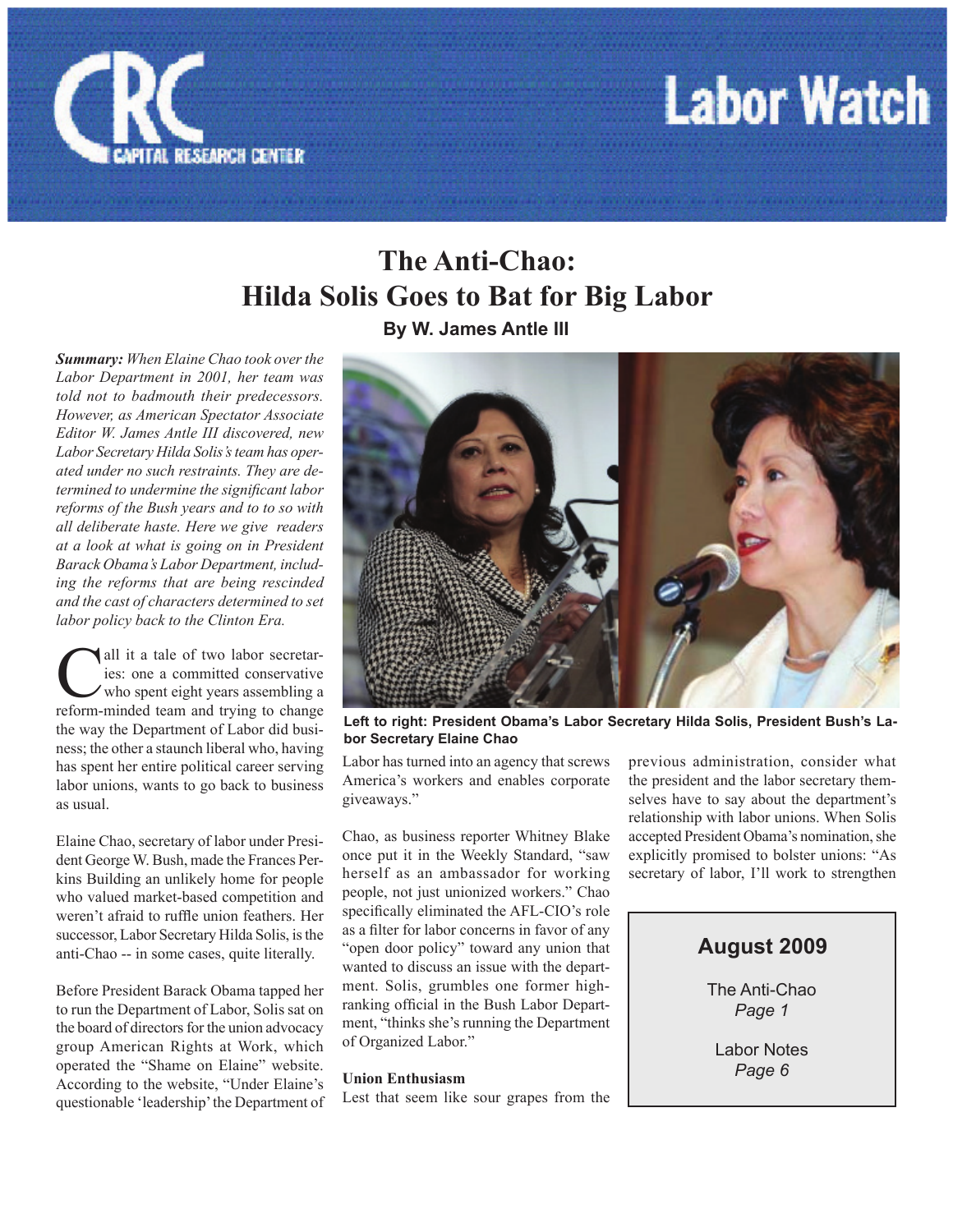our unions and support every American in our workforce."

President Obama emphasized that Solis was to be the anti-Chao. "For the past eight years, the Department of Labor has not lived up to its role either as an advocate for hardworking families or as an arbiter of fairness in relations between labor and management," Obama claimed as he announced Solis' nomination. "That will change when Hilda Solis is secretary of labor. Under her leadership, I am confident that the Department of Labor will once again stand up for working families."

Organized labor was, as described by at least one union leader, equally "thrilled" by the Solis nomination. "Hilda Solis is an outstanding choice," Retail, Wholesale and Department Store Union President Stuart Applebaum said in a statement late last year. "She has demonstrated a life-long commitment to working people and, like Presidentelect Obama himself, knows first-hand how unions can lift poverty wage workers into the middle class."

"We're confident that she will return to the Labor Department one of its core missions -- to defend workers' basic rights in our nation's workplaces," said AFL-CIO President John Sweeney, implying that this "core mission" went unperformed under Chao. "The daughter of two immigrant workers and union members... she will be a secretary of labor working men and women can finally count on to stand up and fight for them,"

**Editor:** Jeremy Lott **Publisher:** Terrence Scanlon **Address:** 1513 16th Street, NW Washington, DC 20036-1480 **Phone:** (202) 483-6900 **Email:** jlott@capitalresearch.org **Website:** www.capitalresearch.org

**Labor Watch** is published by Capital Research Center, a non-partisan education and research organization classified by the IRS as a 501(c)(3) public charity. Reprints are available for \$2.50 prepaid to Capital Research Center.

echoed Andy Stern, president of the Service Employees International Union.

#### **Enforcement Freeze**

It is perhaps not surprising then that the very first Chao-era Labor Department reforms that Solis is trying to roll back concerns oversight of the labor unions. Under Chao, care was taken to provide more adequate funding and staff for the Office of Labor Management Standards (OLMS), the main body in the federal government that regulates union activity the way many other offices regulate business. Between 2001 and 2008, OLMS increased its audits of unions by more than 200 percent, from 238 to 791. In the process, they uncovered a lot of union fraud: over the same time period, OLMS won 1,004 indictments and 929 convictions of corrupt union officials.

Rank-and-file union members benefited handsomely, however. By auditing the unions, investigating irregularities, and pursuing court cases when illegal activity was uncovered, OLMS helped dues-paying union workers recover \$93 million. Labor leaders nevertheless described such scrutiny as "anti-union," which is why OLMS is likely to play a smaller role in a Solis-run Labor Department.

"On day one there was the standard memo to freeze every regulation that hadn't gone into effect," says Nathan Paul Mehrens, a former Labor Department official who was involved in the regulatory process. "Most of them were on the union front. These were not midnight regs by any means." The Obama administration moved quickly to block changes to the L-M2 union disclosure form.

Under Chao, the Labor Department revised the LM-2 disclosure forms to require unions with annual receipts of \$250,000 or more -about 20 percent of national labor organizations -- to itemize all spending over \$5,000. The reports were made available online at a Labor Department website, so that surfing union members could see how their dues were being spent. Labor unions didn't like the revisions, saying that it would be too costly and too burdensome to comply. Some union leaders protested that compliance costs could exceed \$1 billion.

But the disclosure requirements were hardly onerous. Unions must file their reports annually, not quarterly, and can use free software to do so if they like. They don't have to get an independent certified audit or even follow standard accounting procedures. By 2007, over 90 percent of unions were meeting their disclosure requirements under the Landrum-Griffin Act of 1959. The AFL-CIO, the largest of the national labor organizations, spent just \$54,000 to bring themselves into compliance.

The last LM-2 revision by the Bush administration required union officials to account for all of their compensation benefits, not just their salaries. This information did not previously have to be disclosed. Despite the Obama administration's oft-stated commitment to "transparency," Solis's Labor Department is trying to go back to the days when compensation benefits did not have to be reported. A federal register notice has already been published signaling that the department wants to formally repeal this Bush-era regulation.

#### **The Disclosure Difference**

What difference does it make whether this information is disclosed? In May, the Washington Times reported that the president of a small maritime workers union received over \$1.2 million in compensation in 2008, much of which he ultimately had to return. Richard J. Hughes Jr. of the International Longshoreman's Association -- which has been beset by declining membership and a federal racketeering lawsuit -- was paid \$739,729 from the union's "retirement equalization plan." This was on top of the \$494,635 he earned in salary and expenses last year, which according to the *Times* already qualified him as one of the top two dozen best-paid union officials outside of professional sports.

Hughes returned the \$739,729 after reporters scrutinizing his union's federal disclosure forms questioned him about the figure. When he saw the payment and matched it against the finances of the union, he turned it back in," union spokesman Jim McNamara told the Times. "He was entitled to it, but he made a decision to turn it back in."

But outside labor analysts told the newspa-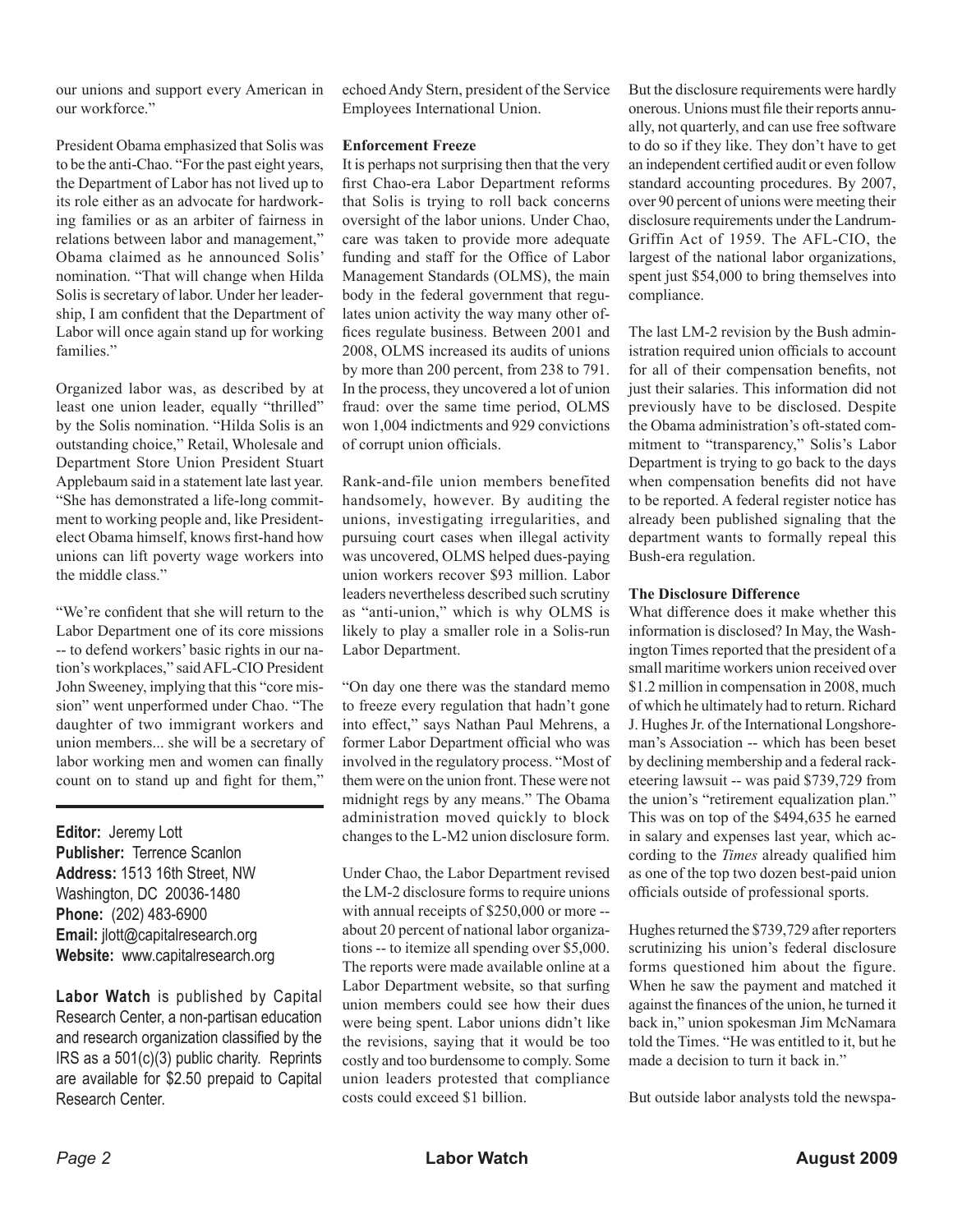per that Hughes' compensation sounded unusual. "I'd be concerned if I were a member, because the president is making a straight salary of almost a half-million dollars," said Gary Chaison, professor of industrial relations at Clark University in Massachusetts.

"That compensation seems very high."

"In all likelihood, he over-reported," says Mehrens. "He probably thought the new regulation was already in effect." Now because Solis and the Labor Department are not letting the new regulation take effect, no one may ever know about similar cases. Union officers like Hughes will be able to get by disclosing their salaries rather than the full value of their benefits packages, even though that may only tell union members a fraction of what their leaders are actually being paid.

"The AFL-CIO has a project called 'pay watch' where they monitor what people are being paid in the business community," says Don Todd, the former deputy assistant secretary in OLMS who is now a research director at Americans for Limited Government. "But don't disclose theirs! They don't want their members to know what they are getting paid and they want the regulations to make sure they can keep it that way."

That's not the only area where Solis is standing in the way of union transparency. "One of the things we tried to solve was the delinquency problem, allowing them to file a simplified form," Todd recalls. "If you didn't file, we would call you. If you still didn't file, we'd call you again." To give unions an added incentive to file their federal reports on time, OLMS began to require unions that were delinquent in filing simplified forms to file the more detailed LM-2 instead. "The Obama administration is rolling that back," says Todd.

The Bush administration also revised the LM-30 disclosure form to see when a worker's compensation was being paid into union coffers rather than an individual employee's account, or when people were paid to do union work on employer time. "We were looking for no-show jobs, where they pay somebody, usually relatives of union

officials," says Todd. "They'll call them shop stewards, they'll pay them a salary and they'll never show up. We'll see unions threaten a strike to extort a company into putting these no-show jobs on the books."

But the Obama-Solis Labor Department won't require compliance with the revised LM-30 form, even though the Bush-era regulation has not yet been rescinded. Until it is repealed, the department will allow unions to file the pre-Bush or post-Bush forms, with predictable results. "It's a deterrent," says Todd. "If you are going to report it, you are not going to do it. But where there is a problem, non-reporting creates another violation." Earlier this year, Mehrens told the Washington Examiner, "This means certain information will not be disclosed and this is seriously unhelpful to the public."

#### **Don't Go There**

Former Bush-Chao Labor officials say that the refusal to monitor unions is also seriously unhelpful to one of the department's key constituencies: union members themselves. One recounts "talking to a UAW [United Auto Workers] dissident about millions going into a training fund, with the Big Three donating. But it doesn't make any difference who you go to whether you go to your shop steward or your shop foreman and ask what's going on with the money in this training fund: They'll tell you the same thing: 'Don't go there.'"

The point of the disclosure requirement is to let union workers see how their dues money is being spent and keep people from stealing from the unions. The Bush administration also sought to identify who was buying and selling union assets. Regulations required disclosure of cost and current book value in these transactions, but not the names of the parties. This enabled union officers to sell their union's assets at above-market rates for their benefit and also "to sell assets to their brother-in-law at below-market rates" with little outside scrutiny.

Although Bush-era OLMS investigations uncovered embezzlement and other crimes by union leaders against their members, organized labor fought new regulations every step of the way. They secured reductions in

funding for OLMS once the Democrats took control of Congress -- as early as 2007, the agency's budget was cut from \$47.8 million to \$45.7 million, with then-Rep. Solis voting against a Republican amendment to restore the funding -- and battled in the courts. "They fought us for seven years, waiting for the cavalry to come," Todd quips. "Well, the cavalry has arrived." And it is being led by Hilda Solis.

Elaine Chao's admirers argue that her personnel decisions contributed to her effectiveness. "She has a great team of about 30 people who support the president and believe in what they're trying to accomplish," Heritage Foundation President Edwin J. Feulner said in a 2007 interview with the American Spectator. "Personnel make a difference in policy."

Chao's former deputy, Steven Law, said much the same thing at the time. "She was careful to pick people with enthusiasm for their subject matter," said Law. "Senior political appointees had passion, shared the philosophy of the president and the secretary, and were committed to staying around long enough to carry out the mission."

#### **Starting Labor Lineup**

Personnel is also likely to help determine policy content in the Obama administration. Looking at key nominees and appointees, it is similarly clear that the Labor Department will be staffed with people who share the philosophy of the current president and Secretary Solis. The result will be very different policies than the ones pursued by Chao's team.

Let's start at the very top. Chao was a veteran of the Heritage Foundation and the Reagan White House and is married to Senate Republican Leader Mitch Mc-Connell. Hilda Solis' background is very different. She was first elected to Congress in 2000 by defeating an incumbent California Democrat who was deemed too conservative for his district. Solis credited organized labor with helping her win the election. "I wouldn't be here, were it not for my friends in the labor movement," she crowed in her victory speech.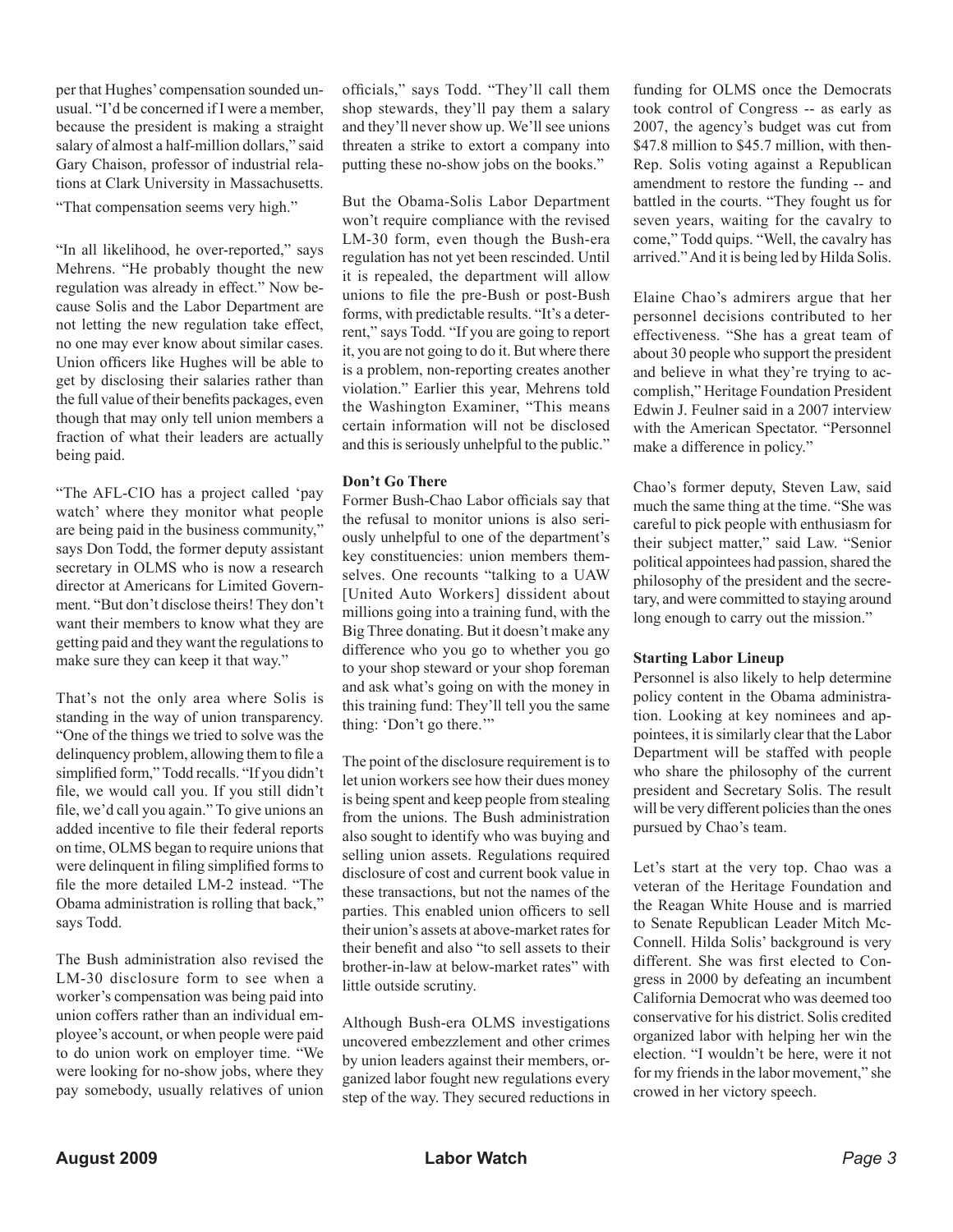The labor movement offered Solis more than friendship. According to the Center for Responsive Politics, she received \$903,550 in financial contributions from unions -- more than she received from any other sector. To break it down, that includes \$264,300 from building trade unions, \$180,500 from industrial unions, \$162,550 from public sector unions, and \$153,500 from transportation unions. Unions also supplied the volunteers who staffed Solis' office, knocked on doors, and got out the vote on her behalf in the primary campaign that launched her congressional career.

During Solis's time in Congress, she voted with the AFL-CIO 97 percent of the time (she earned a 100 percent rating in 2007). Solis also earned a 100 percent rating from the American Federation of State, County and Municipal Employees (AFSCME) and a 100 percent from the Service Employees International Union (SEIU). Solis was also a co-sponsor and leading advocate for the Employee Free Choice Act (EFCA), which would effectively end secret ballot elections for union organizing in favor of "card check." So when she says she plans to use her tenure as secretary of labor to strengthen unions, there are good reasons to believe her.

**Seth Harris** serves as Solis's deputy secretary. While he lacks the paper trail of a congressional voting record, he too is a reliable friend of organized labor. Harris served on Bill Clinton's transition team in 1992 and became counselor to the secretary of labor. He stayed seven years at the Labor Department, advising both Robert Reich and Alexis Herman. Although he left the Clinton administration to join the faculty of New York Law School, he remained active in labor policy debates. He was an advocate for increasing the minimum wage for restaurant workers and in 2003 attacked the Bush administration's new labor regulations in an op-ed piece for the *Los Angeles Times*.

"[I]nstead of rewarding hard work, President Bush and the Republican congressional leadership are taking steps that would only compound workers' economic insecurity," Harris wrote. His description of the Bush years was dire: "More than 2.5 million jobs have disappeared since President Bush

took office. Most workers' real wages have stagnated or declined. Families' retirement savings have shrunk with the stock market indexes. Deflation lurks."

Harris joined the Obama campaign, advising the future president on labor issues. Unionfriendly liberals celebrated the news that he was to become Solis's right-hand man. "Seth Harris's nomination demonstrates President Obama's will to return labor department policy back to the working people it was designed to serve," Rep. Bill Pascrell (D-N.J.) said in a statement. The work of the anti-Chao's continued.

**T. Michael Kerr**, the Labor Department's top administrator as assistant secretary for administration and management, came directly from organized labor. Kerr served as assistant to the secretary-treasurer of the Change to Win Coalition, an umbrella organization that coordinated union support for the Obama campaign in 2008. Kerr oversaw finance and administration at the Service Employees International Union (SEIU). He was previously a political and legislative aide to the American Federation of State, County and Municipal Employees (AFSCME). Kerr also served in the Clinton Labor Department under both Reich and Herman.

**Mary Beth Maxwell** serves as a senior adviser to the Labor Department, a position that does not require Senate confirmation. Maxwell is the founding director of the pro-union, anti-Chao American Rights at Work. She was previously the national field director for labor organization Jobs with Justice, where she has been credited with quadrupling the number of local affiliates. Maxwell's liberal advocacy is not limited to labor issues. She has also served as deputy national field director for NARAL Pro-Choice America.

Maxwell was on Obama's short list to become secretary of labor. The *Wall Street Journal* reported that she had the backing of David Bonior, a former member of the Democratic congressional leadership who is now active in organized labor circles, as well as some leaders from both the AFL-CIO and the SEIU-led Change to Win.

**Deborah Greenfield** is Solis's director of the executive secretariat, which handles all incoming controlled correspondence with the secretary. She came to the Labor Department from the AFL-CIO, where she was deputy general counsel. In that capacity, Greenfield was involved in the labor federation's lawsuit to block the Bush administration's revised LM-30 disclosure requirements. She was reportedly a voice for diluting these requirements while serving on the Obama transition team. "At least as much as Secretary Solis' extensive union support during her years as a Southern California congresswoman," wrote Carl Horowitz of the National Legal and Policy Center, "Greenfield's presence in the department speaks volumes about its priorities."

#### **Coming Soon**

That's just the team that Obama and Solis already have in place. Additional Labor Department nominees who have yet to be confirmed could further empower unions and other politically congenial groups. **M. Patricia "Trisha" Smith** has been nominated for solicitor of labor; **Lorlei Boylan** is the nominee for administrator of the Wage and Hour Division.

If confirmed, Smith would hold the thirdranking position in the Labor Department with a decisive say on all legal matters. Boylan would have broad enforcement powers.

Both women come from the New York State Department of Labor, where Smith is commissioner and Boylan director of strategic enforcement. On May 7, Smith told the Senate Committee on Health, Education, Labor, and Pensions that she favored "proactive enforcement balanced with compliance assistance" when it comes to labor law. But the record she and Boylan have compiled in New York suggests that this is a gross understatement.

Smith conceived and Boylan runs a controversial enforcement program called "Wage Watch." This initiative essentially deputizes private entities to do enforcement work by entering into "formal partnerships" throughout the state and reporting wage and hours violations. "We are enforcing the law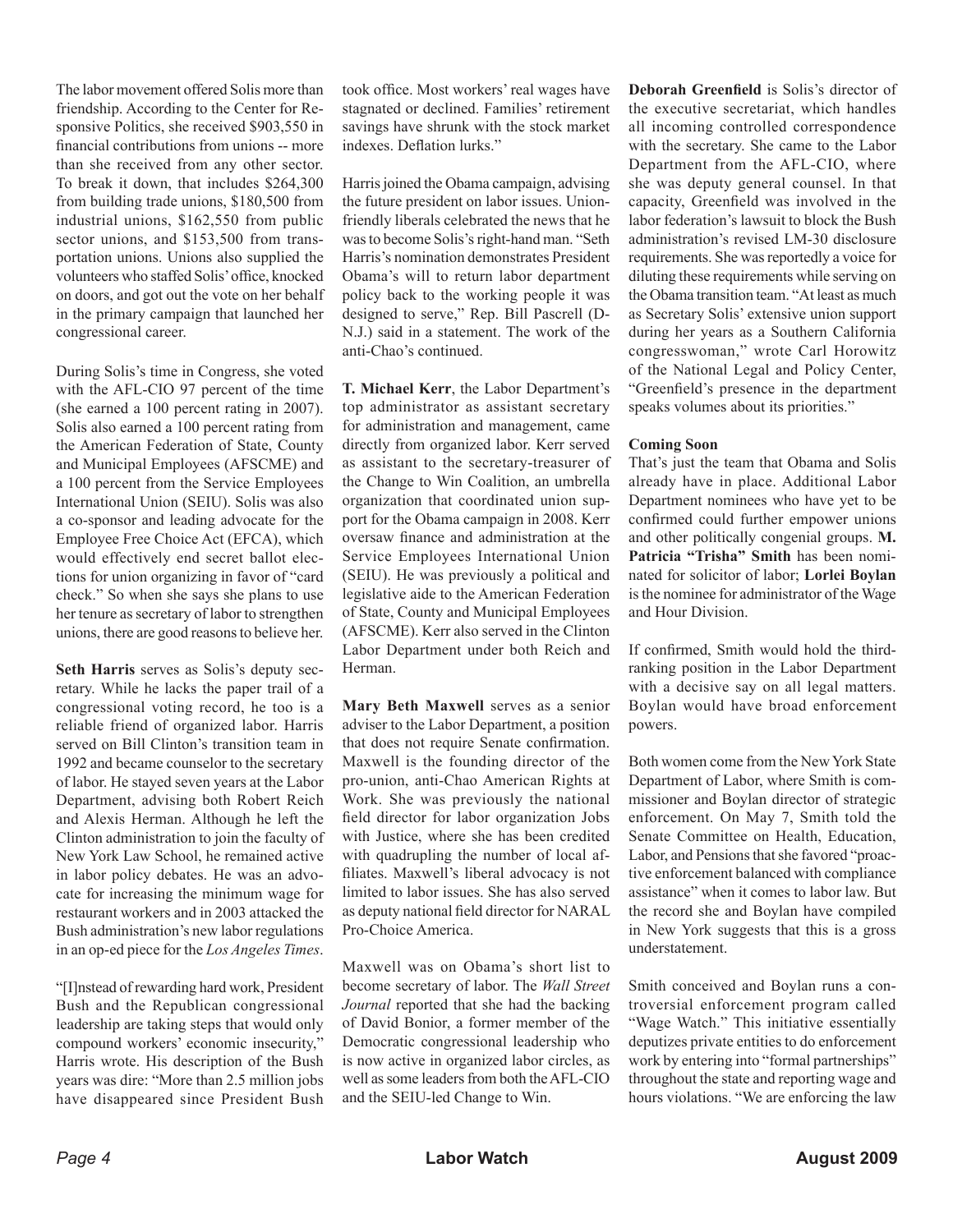

**Is time running out on Elaine Chao's reforms?**

as creatively and aggressively as we can," said a press release announcing the launch of Wage Watch, but the government cannot do it alone."

Consequently, Smith and Boylan have brought in members of unions and unionconnected community activists groups like the Association of Community Organizations for Reform Now (ACORN) to enforce the law. The possibility that these quasi-enforcement powers could be abused to pressure non-union businesses to unionize -- a former Labor Department official says, "The one that is a unionizing target could get a lot of notice, the one next door that isn't a union target could be having all kinds of wage and hours violation and they don't get noticed," -- is as obvious as the potential for vigilantism.

The New York Post editorialized, "One needn't have lived in New York very long to understand where that presently will lead: kangaroo-court proceedings against companies that refuse to buckle under to activist pressure." The Post continued, "No reasonable person objects to state efforts to fairly, fully enforce the law. But empowering interest groups between the state and the citizen can quickly distort the law's purpose. After all, the organizations the Labor Department has teamed up with are hardly disinterested parties."

In the positions for which they have been nominated, Smith and Boylan would have

the ability to replicate Wage Watch's dubious practices nationwide.

#### **Who Is John Lund?**

The final blow against the Bush-Chao union transparency reforms may come from **John Lund**, the new deputy assistant secretary overseeing OLMS. As a professor at the University of Wisconsin's School for Workers, he was a consistent source for arguments that the new financial disclosure regulations were too burdensome for unions. His academic work and filings on behalf of the AFL-CIO indicate that he opposed the L-M2 revisions.

Lund also argued that union workers will get a better picture of their labor organizations' finances from aggregated information rather than itemized data. That could mean a return to the days when thousands of dollars in expenditures could be reported on a disclosure form and then lumped together as "grants," without any elaboration. Sources close to the 2003 transparency reforms believe Lund's appointment is a sign that the Obama administration is seriously considering the AFL-CIO's recommendation of a top-down review of those regulations -- endangering the L-M2 revisions entirely.

Under Solis, the Labor Department is not just committed to radically different policies than those pursued by the previous administration. Top Labor officials seem interested in actively discrediting their predecessors wherever possible. For example, a "Report on the First 100 Days" posted on the department's website condemns "the rush of rules out the door at the end of the previous Administration," says Bush-era union financial reporting requirements were "not only overly burdensome but ineffectual," and boasts of "undoing past actions by the Bush Administration."

"We had explicit instructions not to blame anything on the previous administration," Don Todd says of the Bush Labor Department's posture toward the Clinton administration. "They haven't done anything but that."

Elaine Chao was the longest-serving labor secretary since World War II, second only to Frances Perkins. Hilda Solis is working



**Hilda Solis's team is working overtime to make that a reality.**

overtime to make sure that Chao's policy impact is the shortest-lived.

*W. James Antle III is associate editor of the American Spectator and a frequent contributor to* Labor Watch.

*LW*

**Please consider contributing now to the Capital Research Center.** 

**We need your help in the current difficult economic climate to continue our important research.**

**Your contributions to advance our watchdog work is deeply appreciated.**

**Many thanks,**

**Terrence Scanlon President**